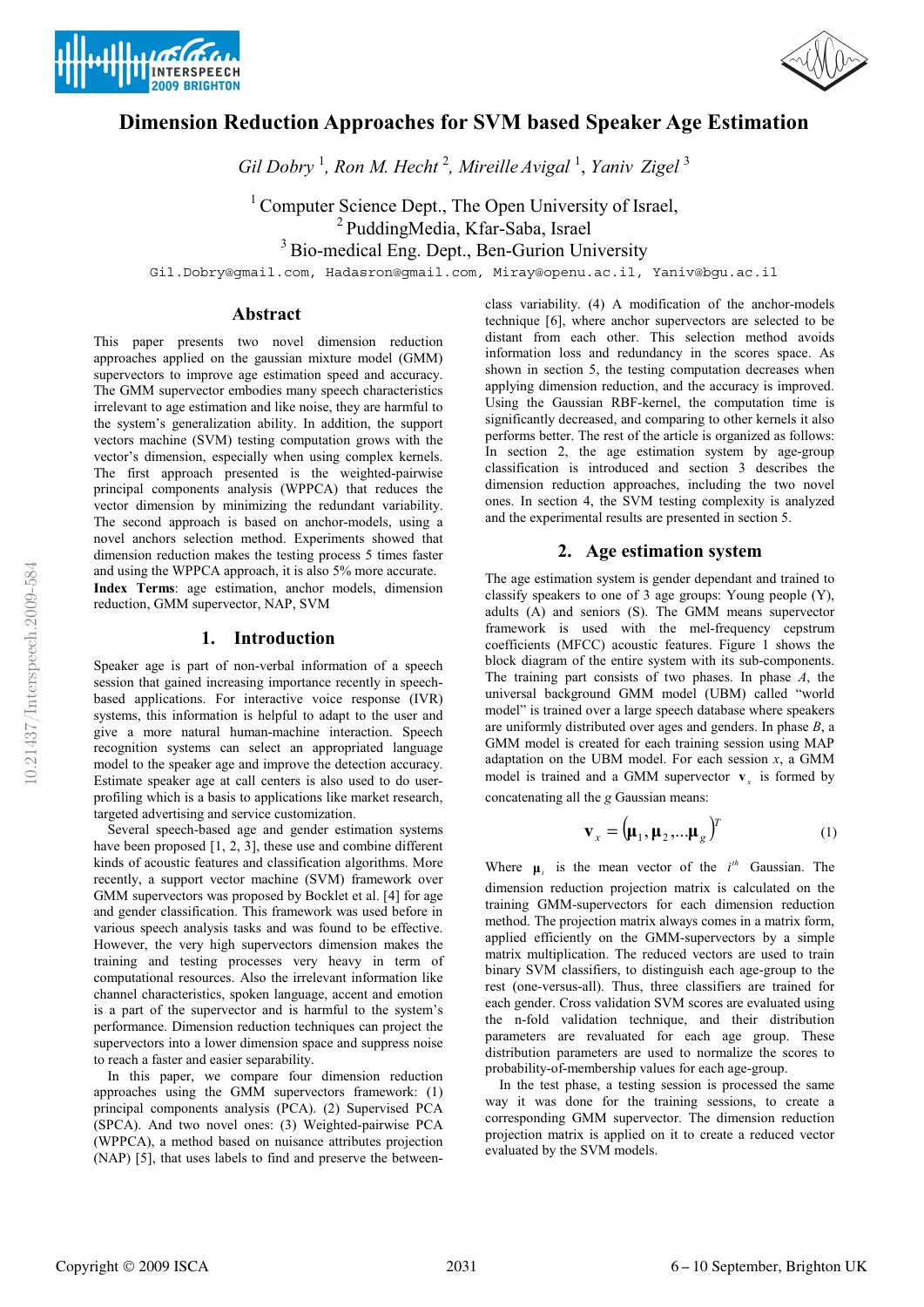

Figure 1: *GMM supervectors framework for age group classification.*

## **3. Dimension reduction approaches**

In this section, we describe the four dimension reduction methods mentioned in section 1. They were implemented, evaluated and compared to a baseline system where the GMM supervectors are used directly as feature vectors.

#### **3.1. Principle components analysis**

PCA [7] is an orthogonal linear transformation that projects the feature vectors to a basis which components are linearly uncorrelated and arranged in a decreasing order of variance. This method assumes that most of the relevant information is found in the first coordinates in the projected space, where most of the variance is found. The PCA projection matrix columns are the eigenvectors of the feature vectors' covariance matrix. A dimension reduction is then made by using only the first *m* coordinates of the projected vectors, where *m* is much smaller than the original feature vectors dimension.

#### **3.2. Supervised PCA**

SPCA is a PCA variant where the feature vectors are preprocessed before applying PCA on them. The preprocessing consists to screen out coordinates having the lowest correlation with labels. First, the correlation vector **c** between the training supervectors and the labels is calculated:

$$
\mathbf{c} = \hat{\mathbf{A}} \hat{\mathbf{y}} \tag{2}
$$

where  $\hat{A}$  is the normalized input training supervectors matrix and  $\hat{y}$  is the normalized label vector, both of them are normalized by their mean and standard-deviation. The vector **c** contains the correlation coefficient between each coordinate of the feature vectors and the labels. This method is generally used in regression problems [8] where the label is continuous; we can then apply it in the age estimation system too since age is a continuous variable.

#### **3.3. Weighted pairwise PCA (WPPCA)**

In PCA we achieve a dimension reduction that preserves most of the vectors variance without taking in account the class labels. There is no guarantee that the directions of maximum variance will contain good features for discrimination. The proposed technique permits to shape the features variability at the projected space based on the label information. The NAP projection framework was proposed in [5] and was found useful to eliminate the inter-session variability for speaker verification. Here we extend this framework to preserve the variability needed to discriminate speakers by age groups while reducing the supervectors dimension.

#### *3.3.1. Projection matrix*

We create an  $n \times m$  linear projection matrix **P** that projects the *n* dimensional supervectors to an *m*-dimensional subspace where  $m \ll n$ . **P** must be chosen to maximize the pairwise variability criterion:

$$
\delta = \sum_{i,j=1}^{n} \mathbf{W}_{i,j} \left\| \mathbf{P} \mathbf{x}_i - \mathbf{P} \mathbf{x}_j \right\|^2 \tag{3}
$$

Where **W** is the symmetric weight matrix containing weight values for all the vector pairs:  $(\mathbf{x}_i, \mathbf{x}_j)|i, j = 1, 2, ..., n$ . According to [5], the variability criterion  $\delta$  is maximized by choosing **P** to be the *m* eigenvectors with the largest eigenvalues of matrix **S**:

$$
S = AZ(W)A' \tag{4}
$$

**A** is the matrix whose columns are the training supervectors,  $\mathbf{Z}(\mathbf{W}) = diag(\mathbf{W1}) - \mathbf{W}$ , where *diag*(**x**) is the matrix whose diagonal is **x,** and **1** is the vector of all ones. Since the supervectors dimension is generally higher than the number of training sessions, the resulting matrix **S** is singular. However, the matrix S can be decomposed to  $S = VV'$  where  $V = AZ(W)$ , so the eigenvectors of **S** can be determined by singular value decomposition (SVD) of **V**.

#### *3.3.2. Weights matrix*

We first introduce the preprocessing algebraic logistic function:

$$
\Psi_{\theta,\beta}(x) = \frac{(x-\theta)}{\sqrt{\beta + (x-\theta)^2}}
$$
(5)

Where  $\theta$  is the center of the logistic function and  $\beta$  is its width factor. Applied on age values, the logistic function is monotonically increasing and emphasizes the age-group membership: Its value applied on ages below and above  $\theta$  is much more different than if applied on ages from the same side. For a binary model classifying between speakers above and below a certain age limit *l*, we chose the center  $\theta$  to be *l*. The weight matrix is built using the following formula:

$$
\mathbf{W}_{i,j} = \left| \Psi_{l,\beta}(a_i) - \Psi_{l,\beta}(a_j) \right| \tag{6}
$$

Where  $a_i$  is the  $i^{th}$  speaker age. The idea is to have a maximal weight for speakers from different classes and a minimal weight for speakers from to the same class. This weights matrix is applied in (4) to obtain a classifier-specific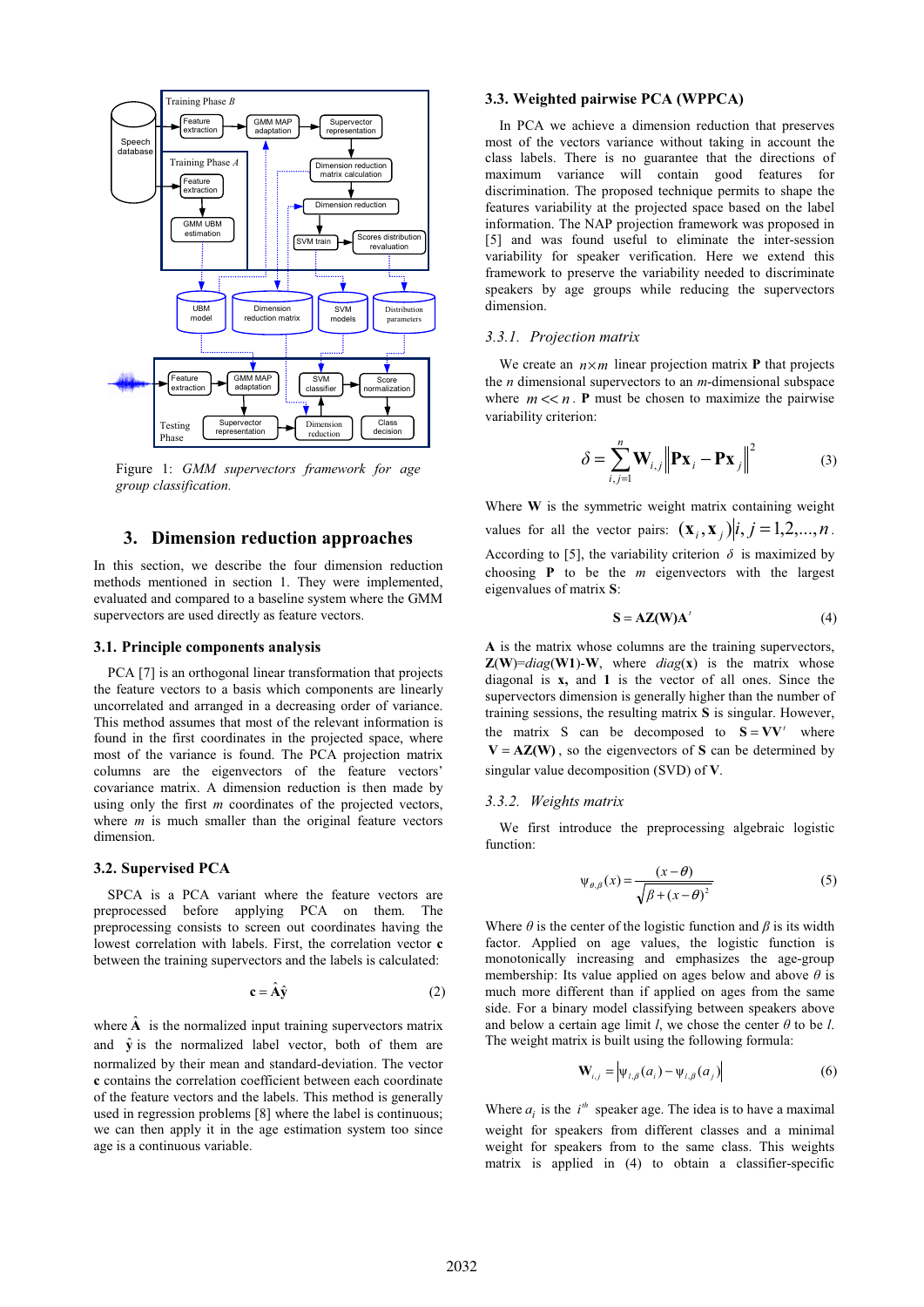projection matrix **P**. The desired between-class variability is preserved in the projected space while the within-class variability is minimized.

#### **3.4. Anchor models**

Anchor models representation is a technique generally used for speaker verification [9] to project a given session into a scores space. This technique uses anchor models trained on a predefined set of speech sessions. In our framework these models are obtained by MAP adaptation of the UBM. The anchor models representation of a candidate session *x* is by the scores it obtained from the anchor models.

#### *3.4.1. Projection matrix*

It was shown in [6] that the log-likelihood values obtained by the anchor models can be approximated by:

$$
\mathbf{s}(X) \approx \hat{\mathbf{\Lambda}}^t \hat{\mathbf{v}}_x \tag{7}
$$

Where  $\Lambda$  is the normalized anchors supermatrix whose columns are all the normalized supervectors of the anchor models and  $\hat{\mathbf{v}}$ <sub>x</sub> is the normalized GMM supervector of session *x*. The supervector normalization is applied on the concatenated Gaussian means in (1), by the formula:

$$
\hat{\mu}_i = \mu_i \sqrt{w_i / \Sigma_i} \tag{8}
$$

Where  $\mu_i$ ,  $w_i$  and  $\Sigma_i$  are the mean vector, weight and covariance matrix of the  $i^{th}$  Gaussian respectively.

#### *3.4.2. Anchor-supervectors selection*

The anchor-supervectors need to be diversified and represent speakers from all class labels to ensure minimal information loss in the projected space. Moreover, projecting using adjacent anchor-supervectors in (7) gives highly correlated values, which leads to redundancy in the projected space. To avoid that, we use a selection method such that the anchor-supervectors are chosen to be distant from each other, considering them as points in a high-dimensional space. Finding a subset of the most distant points in a given set is an NP-complete problem, but there are approximation algorithms giving good results. Zigel and Cohen [10] proposed the close impostor clustering (CIC), an iterative algorithm to find distant cohort models used for score normalization. We use a similar selection method by clustering the candidate supervectors using K-means. Note that because of the normalization in (8), the log-likelihood approximation in (7) becomes also an upper-bound to the KL distance [11] between GMM models:

$$
K(\Phi_x, \Phi_y) \leq \sum_{i=1}^g (\mu_i^x \sqrt{w_i / \Sigma_i})' \cdot (\mu_i^y \sqrt{w_i / \Sigma_i}) = \hat{\mathbf{v}}_x' \cdot \hat{\mathbf{v}}_y \qquad (9)
$$

Where  $\Phi_x$  and  $\Phi_y$  are the MAP-adapted GMM models having the same weight values and covariance matrices, but different means vectors:  $\boldsymbol{\mu}_i^x$  and  $\boldsymbol{\mu}_i^y$ .  $\hat{\mathbf{v}}_x$  and  $\hat{\mathbf{v}}_y$  are the normalized GMM supervectors of  $\Phi_x$  and  $\Phi_y$  respectively.

The KL distance approximation is then calculated with the normalized supervectors, and used as a distance measure for the K-means clustering. From each resulting cluster, only the supervector which is closest to the cluster's mean is chosen. By the nature of clustering, close vectors will be grouped within the same cluster, so the chosen anchor-supervectors will be distant and span efficiently the supervectors' space.

## **4. SVM testing complexity**

The SVM score evaluation of a *d* dimensional feature vector **x** consists to calculate the weighted sum of the kernel function  $k(x, z)$  calculated over all the *n* support vectors:

$$
f(\mathbf{x}) = \sum_{i=1}^{n} \alpha_i y_i k(\mathbf{x}, \mathbf{z}_i) + b \tag{10}
$$

Where *f* is the test score function,  $y_i$  are the target values,  $a_i$ the model parameters and  $z_i$  the support vectors. This formulation shows that the complexity depends on the number of support vectors and the kernel function calculation. The chosen type of kernel affects on its complexity, but it is generally linear to the dimension *d* like the Gaussian RBFkernel involves a distance calculation between two vectors. The complexity of the test score function calculation *f* is in this case  $O(nd)$ , which is sensitive to the vectors dimension *d*. Also, the storage needed for the support vectors is  $O(nd)$ 

## **5. Experimental Setup and Results**

#### **5.1. Database**

Speech data used to train the UBM model was taken from LDC's Switchboard corpus annotated with age and gender labels. Six minutes long sessions from 2430 speaker were taken summing up to around 50 hours of speech. For the training and testing sessions, LDC's Fisher corpus was used. This database consists of 11699 spontaneous phone conversations lasting 10 minutes. 12000 different speakers are recorded,  $\sim$ 5000 males and  $\sim$ 7000 females with age ranging from 15 till 85 years old. Age-groups were defined as follows:

- Young people: 18-25 years (Y)

which is also reduced with a smaller *d*.

- Adults: 26-54 years (A)

- Seniors: 55-80 years (S)

Training and testing sets were selected as shown in table 1.

Table 1. *Session sets (number of sessions).* 

| Gender | Age group | Training-set | <b>Testing-set</b> |
|--------|-----------|--------------|--------------------|
| Female |           | 1250         | 1250               |
|        |           | 1400         | 1400               |
|        | S         | 750          | 750                |
|        | Total     | 3400         | 3400               |
| Male   | v         | 1250         | 1250               |
|        | Α         | 1400         | 1400               |
|        | S         | 500          | 500                |
|        | Total     | 3150         | 3150               |

#### **5.2. Setup**

The acoustic features used are MFCC with 12 coefficients + C0 and their first derivatives forming a 26 dimension acoustic feature vector. The UBM is trained to 512 Gaussians, so the GMM supervectors dimension is  $13312$ ,  $(26\times512)$ . The dimension reduction approaches were applied at different reduction levels on the supervectors and trained using the